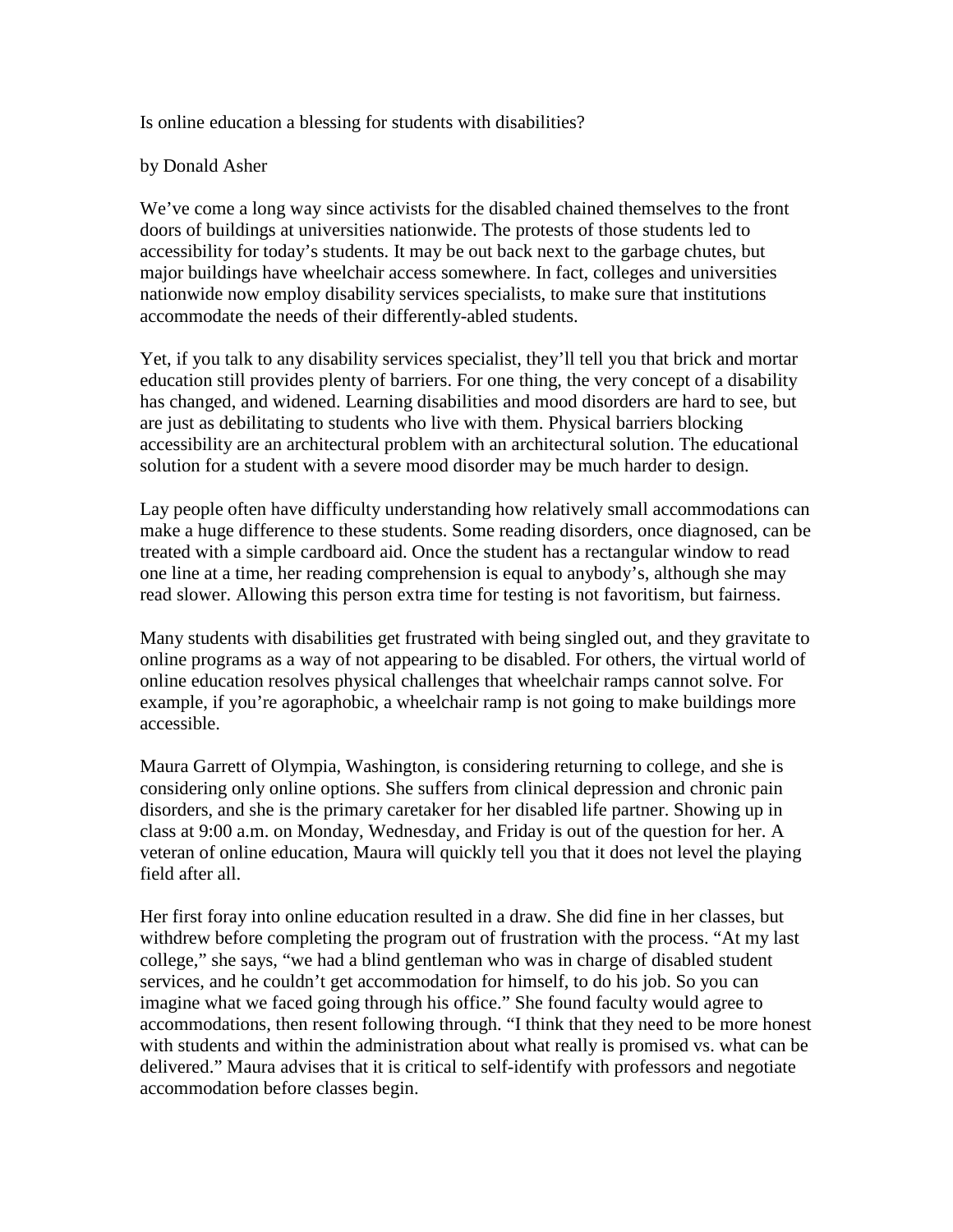In spite of these experiences, Maura is going to return to an online school. "Until my dying day, I'm going to go on. I don't see a lot of choice. It's my dream, and like most people who are disabled, I want to work, I want to have a life, I want to be able to pay a mortgage like everybody else. Disabled people don't want to be heroes. They just want to go about living a normal life, whatever normal means for them."

Jane Jarrow, a nationally prominent disabilities consultant based in Columbus, Ohio, who advises online educational institutions, says things are getting better for the disabled online. "A number of institutions are really trying," she says. "The issue is that some of the online only institutions have done relatively little, and another problem is that there are many students with disabilities who gravitate to online programs because they believe their disability will be neutral in an online setting. But it's not. They don't realize that at the point of signing up, they need to tell the institution of their needs, and sometimes they don't even anticipate those needs."

As an example, she tells the story of a deaf student who signed up for a program without revealing his disability. Unexpectedly, the professor posted some film clips using the latest media technology. "This student needed these clips to be captioned or explained to him, and it was weeks into the program already. The student didn't bring it up, and no one knew."

One school that is doing a good job of integrating disability issues into online curriculum design is Kansas State University in Manhattan, Kansas, popularly known as K-State. Stacy Smith, an adaptive technology specialist with K-State's Online Disability Services office, works closely with curriculum designers to use technology to solve disability access issues. "We're groundbreakers in a way," she says. "We're lucky. The people who are developing the learning management system care about accessibility. When a student of mine runs into a problem, they do what they can to fix it. And if they can't fix it for that student, they put it on the problem list to fix on the next update."

Alan Muir, executive director of the Center for Career Opportunities for Students with Disabilities, a nationwide service based at the University of Tennessee at Knoxville, argues that students should not avoid all brick-and-mortar experiences. "For some students, in very rural areas, or with certain disabilities, sure, that's the best option. But for others, it is best to have as much social interaction as possible." He suggests that students who want to be employable later need social development as well as cognitive development.

"A physical university may be able to do a better job [of serving these students]," says Alan. "More research has to be done, and more research has to be done by the online universities to see if they can provide accommodations and see if they can do it efficiently, in real time. This is all at an early stage, really."

Just for the record, many disability activists argue that hiding people with disabilities from the general public does harm to both groups, which would support Alan's argument